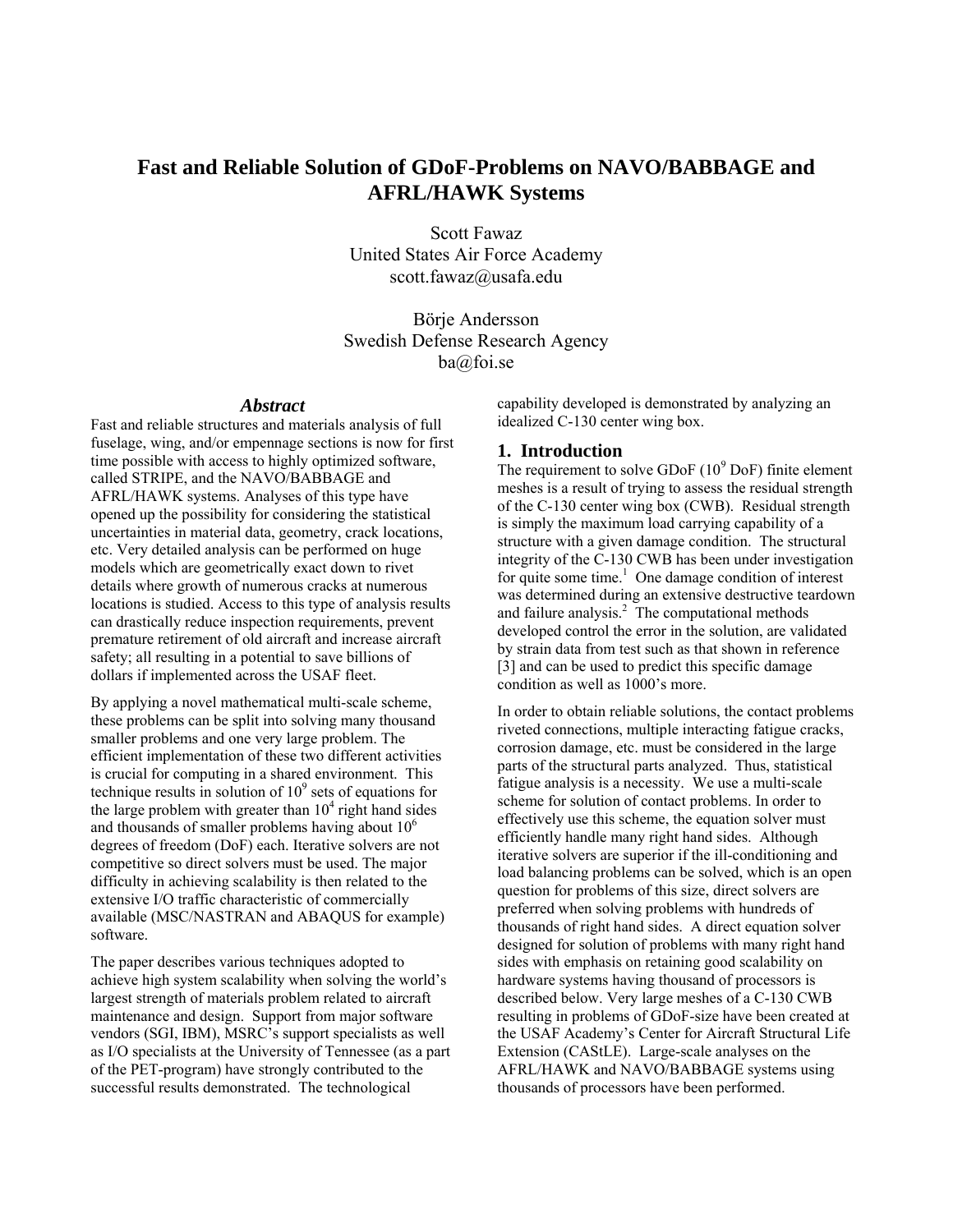# **2. A Direct Solver for Solution of GDoF Problems**

### **Domain Decomposition**

A domain decomposition approach is being developed where non-iterative techniques are used on each analysis level including the top level. The basic method used hence is the classical sub-structuring technique (i.e. computation of the Schur complement in mathematical notation). The system of algebraic equations to solve on each analysis level can then be written:

$$
\begin{bmatrix} A & B \\ B^T & C \end{bmatrix} \begin{Bmatrix} x_i \\ x_b \end{Bmatrix} = \begin{Bmatrix} F_i \\ F_b \end{Bmatrix}
$$
 (1)

The internal degrees of freedom are denoted *xi* and the boundary degrees of freedom  $x<sub>b</sub>$ , respectively. The computational steps are,

- Assembly of domains from the analysis level below (or element matrices on lowest level) in order to form matrices *A, B* and *C*, respectively
- Factorize of the *A*-matrix
- Calculate  $[A^{-1} \cdot B]$
- Create domain stiffness  $[C B^T \cdot A^{-1} \cdot B]$
- Create right hand side  ${F_h}{B^T \cdot A^{-1}}{F_i}$

If the memory is large enough, the five steps are computed sequentially without writing any data to disk. If memory is insufficient, temporary data is written to disk creating an enormous I/O bottleneck which precludes scalability to large systems.

To obtain good scalability, the subdivision of the domain into sub-domains must

- Minimise the total number of floating point operations required
- Equally distribute the computational load over the hardware system used
- Consider memory limitations on distributed memory systems like NAVO/BABBAGE
- Consider number of partitions used on shared memory systems like AFRL/HAWK

Presently, an automated bottom-up approach is used to define the domains on various levels. In the first step the finite element mesh is divided into a number of element groups containing typically 30-40 finite elements in case of stiffened shell structures. The process is repeated on level after level until only one global element remains (top level). Typically 3-12 levels are used for problems ranging from MDoFs to GDoFs. The load balancing algorithm is iterative and is more difficult on the higher domain levels. The measure of the computational work in the load balancing algorithm is the number of floating point operations which can be calculated exactly since a

direct solution technique is used. Ideally the amount of I/O needed on the different levels should be considered too when optimizing the load balancing.

Table 1 exemplifies the approximate number of domains created at different analysis levels during the decomposition of a generic finite element mesh having 13 million finite elements, Figure 7.

#### **Table 1 Example of the number of domains used per level when analyzing a mesh with 13 million finite elements**

| Level                |                                                 |  |  |  |  | 78910 |
|----------------------|-------------------------------------------------|--|--|--|--|-------|
| Number of<br>Domains | 360,000 90,000 16,000 4,000 1,000 260 80 25 7 1 |  |  |  |  |       |

The solver uses mixed OpenMP and MPI software where OpenMP is used in each MPI-process. On distributed memory machines, one MPI process is typically allocated to one computational node. The main reason for using mixed MPI/OpenMP is that each MPI process must have access to sufficient memory. As mentioned, the load balancing algorithm, which governs the subdivision into domains, is based on the criterion that each MPI process shall perform roughly the same number of floating point operations. Initially each MPI process, computational node, works completely independently and analyzes a number of levels, starting from the lowest level, completely independent of the other MPI processes. The number of levels to be analyzed by one MPI process is selected from the criterion that the computational work in the different MPI-processes should be equal. This is often achieved within a few percent variation.

Practical experience shows that for large wing type structures like the C-130 CWB it is optimal if the different MPI processes compute completely independent of one another during the 5-8 lowest levels.

When close to perfect load balancing can no longer be achieved by using completely isolated branches, one branch per MPI process, the solver shifts mode and assigns several MPI processes to calculate the domain stiffness and right hand sides. Each analysis level has the optimization task to find to the optimum distribution of parallel jobs, i.e. the selection of domain sizes, their distribution and the number of MPI-processes to assign to each parallel job. Since the individual MPI-processes can not share a common memory this part of the solution scheme becomes more I/O-intensive something that prevents good scaling properties on hardware systems like the AFRL/HAWK.

We first discuss performance on the AFRL/HAWK system. The learning curve was quite steep on the SGI Altix shared memory system HAWK at AFRL. Several months were spent simply porting the source code from AFRL/EAGLE (SGI Altix as well) to HAWK. The source code and makefiles did not change between the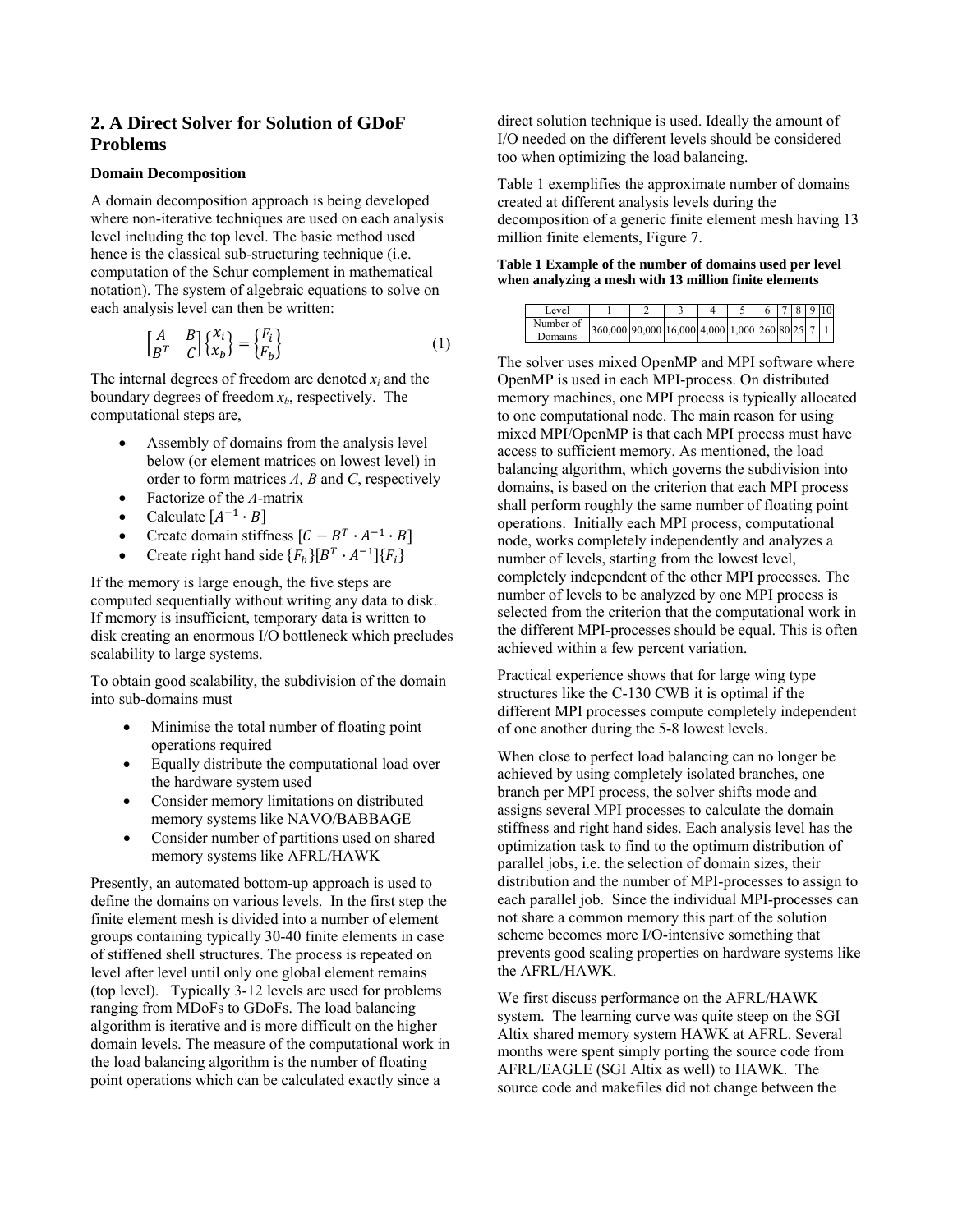two platforms. EAGLE was using SLES 9 and Intel FORTRAN and C/C++ compiler versions 8.1; whereas, HAWK was using SLES 10 and compiler versions 9.1 initially. STRIPE could not be recompiled and produce a properly executing code under version 9.1 on HAWK. The same problem would have existed on EAGLE using compiler versions 9.1; thus, the problem appears to be with the compiler and not with the hardware. Not until version 10.0.023 was available did we have a working executable on HAWK.

By default, MPI processes are always placed by (SGI) mpirun and (LSF) pam commands in a round-robin fashion. The omplace command was introduced in MPT 1.15, and was new to HAWK. Simply a dplace wrapper script, it is not "required", but is much easier to use than dplace. Using the wrong dplace options can result in all processes being placed on just one CPU.<sup>4</sup> Many unsuccessful attempts were made using dplace before exclusive use of omplace began in Sep 2007.

As our scaling attempts increased, we did so by increasing the size of the job (computational effort), number of CPUs and number of MPI processes. Regardless of number of CPUs and MPI processes, as the computational effort increased, the analysis would abort with no information regarding the cause. After close observation of executing jobs by the SGI experts, the cause was determined to be that the MPI processes were exceeding their available stacksize. Increasing the value of the stacksize available to each MPI thread via the KMP\_STACKSIZE environment variable from the default (1MB) to 1GB in addition to reducing the number of OpenMP threads resulted in successful job execution.

For meshes above 742 MDoF, the analysis requires more than 12 MPI processes to finish within the maximum two week queue. However, increasing the number of MPI process requires more memory than is available on the HAWK fat partitions which have 4 GB memory per CPU. Two possible solutions exist; one, execute the 12 MPI process jobs for more than two weeks; two, execute analysis across partitions to access more available memory. The two fat partitions on HAWK have 500 CPUs and 2 TB memory; whereas requesting the maximum CPUs per job allowed, 2000, makes 4 TB of memory available per job but across multiple partitions.

Improvements were made to the domain decomposition phase of the code in an attempt to solve the larger jobs within the queue time limit. A 30% increase in domain decomposition was achieved; however, meshes larger than 742 MDoF still could not be solved.

Our success in executing cross partition jobs has been limited. The largest job executed to date is 418 MDoF which is the idealized C-130 CWB with a *p-level* of 3.

This size job is easily 10 times smaller than what is required to analyze the full C-130 CWB. The cause of the job crashes above  $p=3$  is due to exceeding the requested memory due to the unpredictable memory required for the system buffer cache. This problem exists on the single partitions jobs as well, but is somehow exacerbated in the cross-partition jobs. Currently, there is no solution to this problem.

Another unresolved issue with cross-partition jobs is long wait times on messages sent from the metadata server (MDS). The SGI experts noticed a correlation between long wait times on messages sent from the MDS and hard crashes of the cross-partitions jobs. The cause of the long wait times has yet to be determined.

Lastly, excessive ethernet errors were occurring on three of the batch nodes which caused cross-partition MPI jobs to crash.<sup>4</sup> We learned of this issue on 3 June 08 and have not determined how many jobs in the past year have crashed for this reason.

#### **Many right hand sides**

For problems of GDoF size, the number of right hand sides can exceed 50,000. The strategy used for obtaining good computational efficiency in such a case is

- Calculate all solution vectors on the top level and write solution data only for boundary nodes for those domains forming the top level domain
- For each level, and each domain on that level. calculate the solution data for the boundary nodes for domains on the level directly below
- On the lowest domain level, assemble all local solution vectors for each load case to a global vector with degrees of freedom

As mentioned previously, on each domain level the different MPI processes work independently. Even for a very large number of right hand sides, the stiffness matrix needs to be read from disk only once which keeps the I/O operations at a minimum.

The wall time,  $T_{LC}$ , needed to decompose a problem with *LC* right hand sides has, for a 50 MDoF problem with 50,000 right hand sides been measured on NAVO/BABBAGE to

$$
T_{LC} = T_{up} \cdot (1 + LC/22000) \tag{2}
$$

Where  $T_{up}$  is the wall time needed to decompose a problem with just one right hand side. The wall time needed to calculate the internal degrees of freedom once the top level problem has been solved,  $T_{LC2}$ , was observed to be:

$$
T_{LC2} = T_{down} \cdot (1 + LC/4500) \tag{3}
$$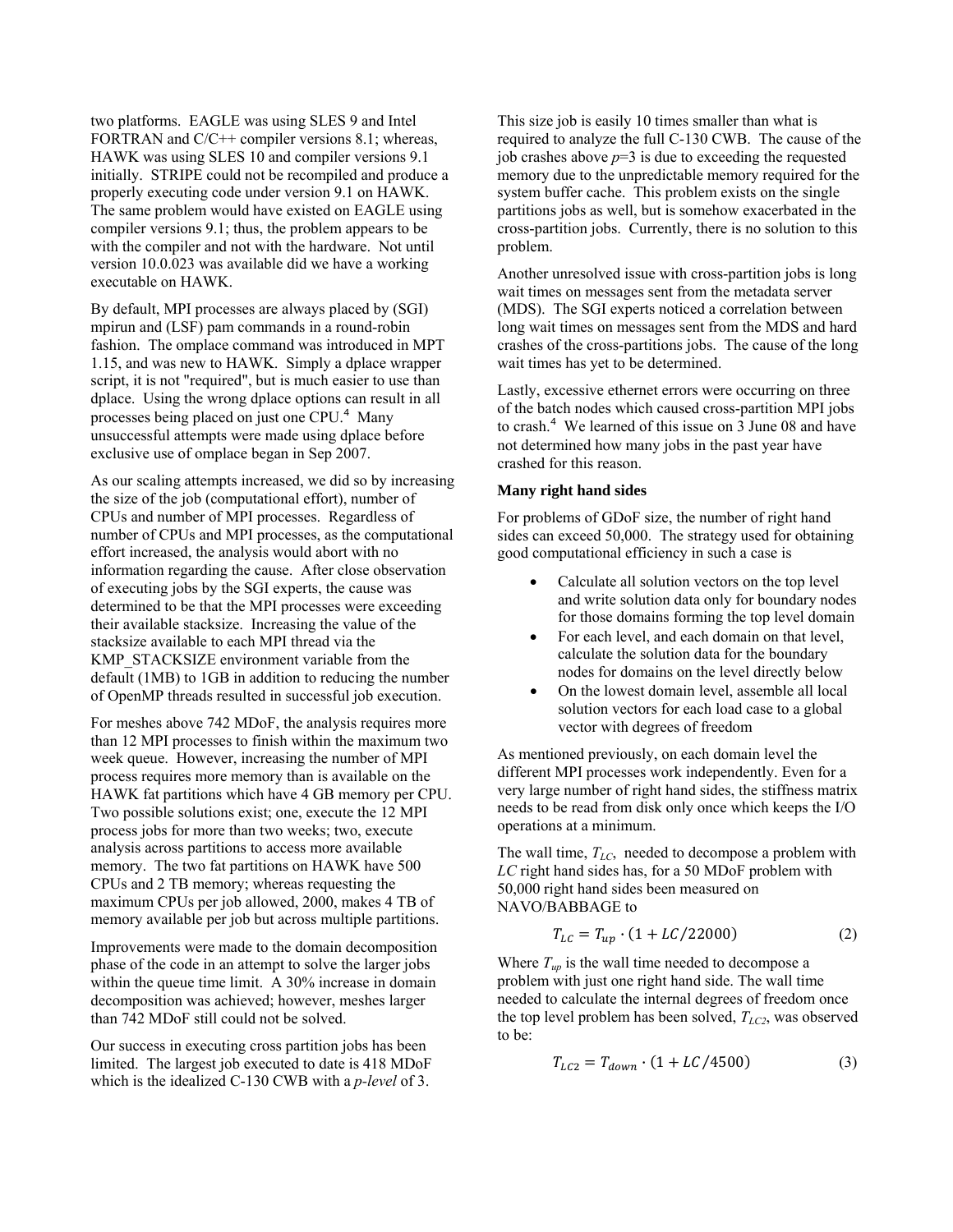Where  $T_{down}$  is the wall time needed with just one right hand side.

# **Accurate and Fast Solution of 3D Contact Problems**

In order to accurately analyze the C-130 CWB mesh, the contact problem, which generates  $10^4$  to  $10^5$  right hand sides, between the rivets/bolts and aircraft structure must be solved. Due to the nonlinear character of the contact problem an iterative scheme has been designed which is both robust, virtually exact, converges fast and simultaneously takes the mathematical character of the problems appearing during the iteration steps into account. The contact problem, Figure 2, of interest is split into three problems. The global problems a) and c) in Figure 2 are analyzed without considering either the contact surfaces or the crack surfaces, i.e., all surfaces are in perfect sliding-free contact. The splitting scheme used then has the advantage that the global analysis a) and c) which is very costly for problems of GDoF-size do not have to be repeated for varying crack sizes and contact surfaces. The local problems b), see also Figure 3, are analyzed for fixed (but *á priori* unknown) locations of the contact surfaces for a set of loading functions defined by carefully selected traction basis functions  $Q_1 - Q_4$  and scaling factors  $\beta_{(m,I)}$ , the primary unknowns.

A necessary condition to be satisfied at the two points separating contact and no-contact is:

$$
K_I = 0 \tag{4}
$$

and that normal stresses are compressive at the part of the circular boundary being in contact. Equation (4) can be used as a very precise criterion to find the two points separating contact and no-contact. A simple Newton-type algorithm can then be used to find the contact points satisfying Eq. (4) for each bolt/rivet. The splitting scheme is simply used as a very fast solver for determination of stress intensity factors at the crack-tips and at potentially correct contact positions during iterations. Note that during iterations and before convergence is achieved  $K_I \neq 0$  implying that there is a strong stress singularity at the assumed contact positions. Robustness of the approach is obtained by using a *hp*-type of mesh moving with the location of the assumed contact points. Experience shows that the algorithm converges to about 3 digits accuracy in less than 5 iterations. Figure 4 gives an overview of the contact solution scheme in a 3D setting.

**CPU efficiency:** The code is optimized for efficient memory and cache utilization and executes typically with 70-80% of the theoretical peek processor speeds (typically 3-8 GFLOPs/CPu on state of the art hardware 2007).

**I/O efficiency:** Scalability to thousands of processors on the GDoF problems of interest is prevented by the significant I/O activities needed in a direct solver. Different techniques are used in the solver to reduce the time needed for I/O. The techniques used are use of large memory buffers, recalculation of data, reuse of data in memory buffer, building local data structures optimized for each MPI process etc.

Table 2 exemplifies the scaling performance for a small shell problem having about 20 MDOFs. Speed up is measured in wall time, hence data shown includes all I/Oactivities. The table shows that by increasing the number of processors by a factor five, from 2 nodes to 10 nodes on NAVO/BABBAGE, the time needed to solve the problem decreases by a factor four. The high theoretical maximum processor speed, i.e., 7.6 GFLOPS and the very efficient utilization of processors in the code, 70-80% of theoretical speed, makes I/O effects more critical when it comes to scalability.

#### **Table 2 Scaling properties measured in wall time during solution of a shell problem with 20 MDoF**

| Relative<br>Performance | <b>CPU</b> | 16 |                                           | 64 |  | 96   128   160   192 |                |
|-------------------------|------------|----|-------------------------------------------|----|--|----------------------|----------------|
| babbage                 |            |    | $1.00$   1.88   2.68   3.36   3.97   4.63 |    |  |                      |                |
| hawk                    |            |    | $1.00 \mid 0.59 \mid 7.00 \mid 7.00 \mid$ |    |  |                      | 4.04 4.29 3.75 |

On the AFRL/HAWK system with theoretical maximum processor speed of 6.4 GFLOPS; time to solution is extremely sensitive to I/O performance just as with NAVO/BABBAGE. On AFRL/HAWK, workspace for executing jobs reside on two large file systems (/workspace and /large). If all of the I/O is with files residing in the same directory, the files will all reside on a small subset of disks which severely limits the available I/O bandwidth. If each file is placed in a different directory, they would be spread across many disks and provide much greater I/O performance.<sup>4</sup> This concept was investigated by executing a 133 MDoF analysis using 256 CPU, 512 GB memory, and 8 MPI processes. This analysis was run ten times with all file I/O on a single directory and ten times with all file I/O on multiple (roughly 20) directories. The mean and standard deviation wall time to solution, which includes all I/O activity, for the single directory execution was 72.3 hrs and 5.6 hrs and mulitiple directory runs was 56.6 hrs and 14.7 hrs; respectively. Thus, using multiple directories increases the time to solution by approximately 22%.

The I/O performance is also sensitive to overal I/O load on the entire system. During the runs mentioned above, multiple jobs (over 2.4 GDoF) were executing concurrently; therefore creating competition in available bandwidth amongst the jobs. The fastest times to solution are obtained when only one or two jobs are running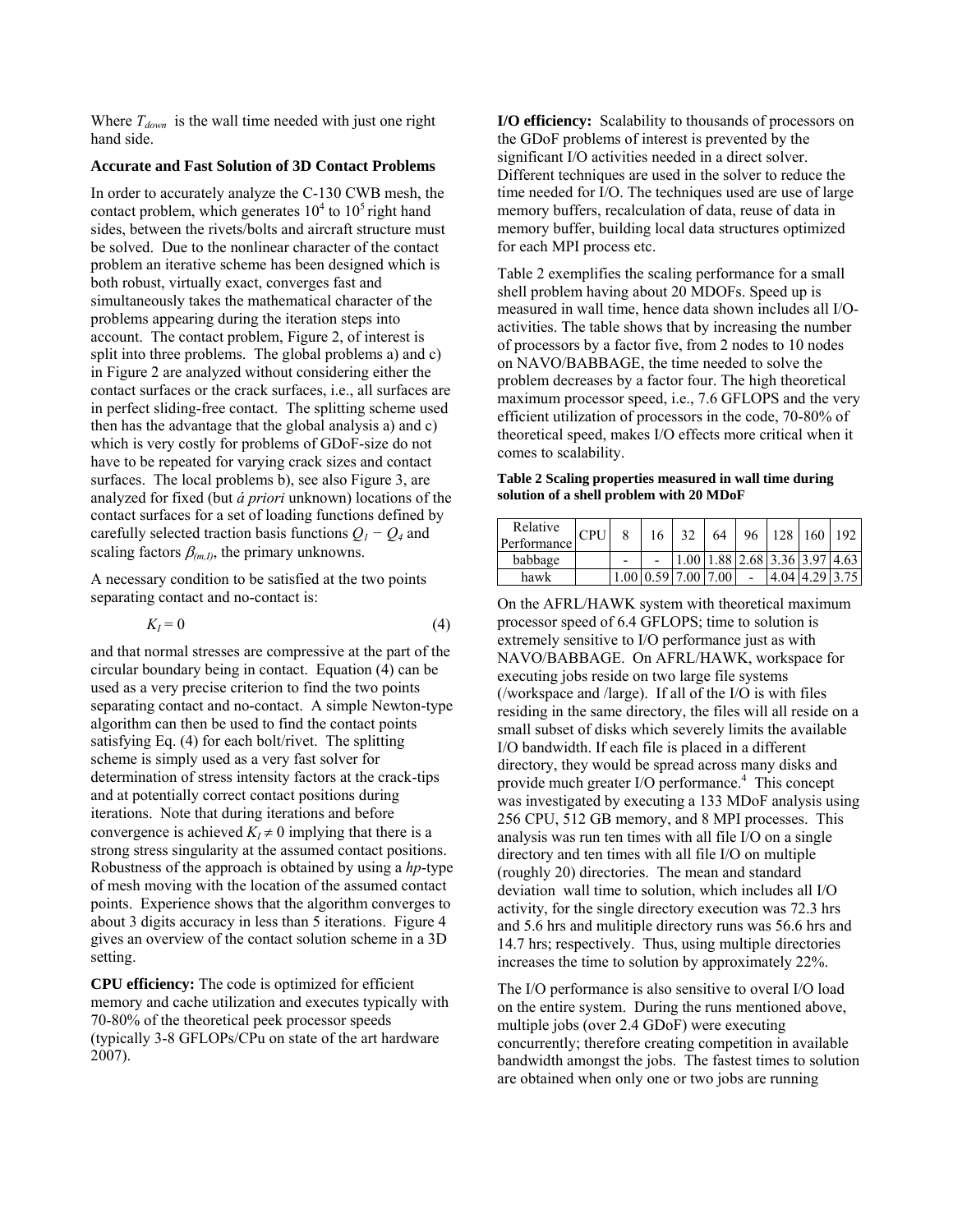simultaneously. Specifically, when these jobs are run by themselves, the time to solution is about 2.6 times faster.

### **Large-Scale analysis of a generic wing on NAVO/BABBAGE and AFRL/HAWK**

A little more than 50% of the large C-130 CWB mesh has been developed. Figure 1 shows the structural domain currently being meshed at CAStLE. A stringer detail is shown in order to exemplify the mesh density used. The mesh generator TrueGrid™, developed by XYZ Scientific, is used to create the large finite element mesh which is estimated to consist of about 25 million finite elements. A representative mesh of the C-130 CWB is shown in Figure 5 with a close-up view of the skinstringer interface shown in Figure 6.

In order to fine tune software optimisation, a very fine generic mesh of a wing was generated. Figure 7 shows details from this mesh. Skin, rivets, frames and stiffeners were all modelled in great detail as 3-dimensional objects. The full mesh has 13.3 million hexahedral elements.

The problem was solved using the *hp*-version of the finite element method. Table 3 shows the number of degrees of freedom, the number of processors used and the wall time needed. The 256 processor job was analysed on a very large SGI-system which makes the execution times vary a lot due to entire I/O load on the full system.

A closer look on solution characteristics from the three executions shows that the load balancing over the execution period was excellent.

#### **Table 3. Analysis of the generic wing on SGI/Altix 4700 and NAVO/BABBAGE systems**

| <i>p-level</i> | <b>Host</b> |      |      | <b>MDoF Processors Wall time</b> $(h)$ |
|----------------|-------------|------|------|----------------------------------------|
| 2              | puma        |      | 48   | 43                                     |
|                | eagle       | 243  | 64   | 30                                     |
|                | hawk        |      | 256  | 28                                     |
| 3              | eagle       | 418  | 64   | 55                                     |
|                | hawk        |      | 256  | 60                                     |
|                | puma        |      | 64   | 288                                    |
| 4              | hawk        | 742  | 192  | 252                                    |
| 5              | babbage     | 1242 | 1728 | 15                                     |

puma → SGI Altix 4700 BX2, 78 CPU, 624 GB memory, 100 TB disk at USAFA eagle  $\rightarrow$  SGI Altix 3700, 2048 CPU, 2 TB memory, 100 TB disk at AFRL hawk  $\rightarrow$  SGI Altix 4700, 9000 CPU, 40 TB memory, 300 TB disk at AFRL babbage →IBM P5+, 3072 CPU, 6.4 TB memory, 139 TB disk at NAVO

### **Fast solution of GDOF problems.**

The long execution times exemplified in Table 3 are due to the huge computational work needed for these large problems. In order to get reasonable execution times, a hardware system with many more processors and, ideally, higher I/O-capacity has to be used. The IBM POWER5/6 series at NAVO are hardware with excellent properties in this respect. Since these machines are distributed memory machines, the limited memory issue is to be considered carefully when designing the load balancing algorithm.

The domain subdivision described above is based on a bottom-up approach and results in excellent load balancing. The memory requirement is determined, if extensive I/O is to be avoided, by the size of the largest domain on the top level. This approach does not presently consider the memory requirement on the top level. Thus, the memory needed might be rather non-optimal (unnecessarily large) which might prevent solution of very large problems on distributed memory machines with limited memory per computational node. The present approach, adapted to the development resource available, is to use a combined top-down and bottom-up approach for the domain division, i.e. the global mesh is in a first step divided into a small number (4-64, say) of large domains where the division is made with respect to available memory per node on the hardware platform and load balancing on the level just below the top level. The bottom-up domain division technique is then used for subsequent mesh subdivision of the resulting global domains.

The usefulness of such a technique for solution of GDoF size problems on distributed memory machines was first tested semi-manually. The global domain shown in Figure 7 was used in a series of tests. Polynomial order *p*=5 resulting in a problem with 1.24 GDOF's was used for testing. Problems of this size are needed to achieve the objectives of the present Challenge project. The authors are unaware of any finite element analysis using more DoF. Figure 8 summarize results from the most recent test. The 13.3M element mesh was first manually split into 8 sub-domains, using a top-down approach, of rather different computational sizes in order to the fit into the memory available per computational node on NAVO/BABBAGE. Load balancing was obtained by assigning 8-20 MPI-processes to the different domains. The top level analysis and restarts were done manually. In all, 1728 processors were used. The figure shows that the manual domain subdivision was not perfect since execution times for domain creation, 10 levels, varied between 11.1 and 12.8 hours. The total execution time was around 15 hours for this large 1.214 GDOF problem on NAVO/BABBAGE. A similar analysis was conducted on AFRL/HAWK using 256 processors, 732 GB memory, and 20 mpi. A comparison is made in Table 4. Columns

**Table 4 Comparison of Domain Decomposition for 1.2 GDoF Mesh** 

|             | $p$ -level = 5 |                         |                      |  |  |  |  |
|-------------|----------------|-------------------------|----------------------|--|--|--|--|
| <b>MDoF</b> | Hawk Relative  | <b>Babbage Relative</b> | Babbage/Hawk         |  |  |  |  |
|             | Performance    | Performance             | Relative Performance |  |  |  |  |
| 152.3       | 1.00           | 1.01                    | 1.45                 |  |  |  |  |
| 152.3       | 6.30           | 1.82                    | 2.60                 |  |  |  |  |
| 152.5       | 6.22           | 1.90                    | 2.72                 |  |  |  |  |
| 149.8       | 1.71           | 1.68                    | 2.40                 |  |  |  |  |
| 152.3       | 1.70           | 1.30                    | 1.87                 |  |  |  |  |
| 152.3       | 1.71           | 1.28                    | 1.83                 |  |  |  |  |
| 152.5       | 1.35           | 1.00                    | 1.43                 |  |  |  |  |
| 149.8       | 1.79           | 1.65                    | 2.36                 |  |  |  |  |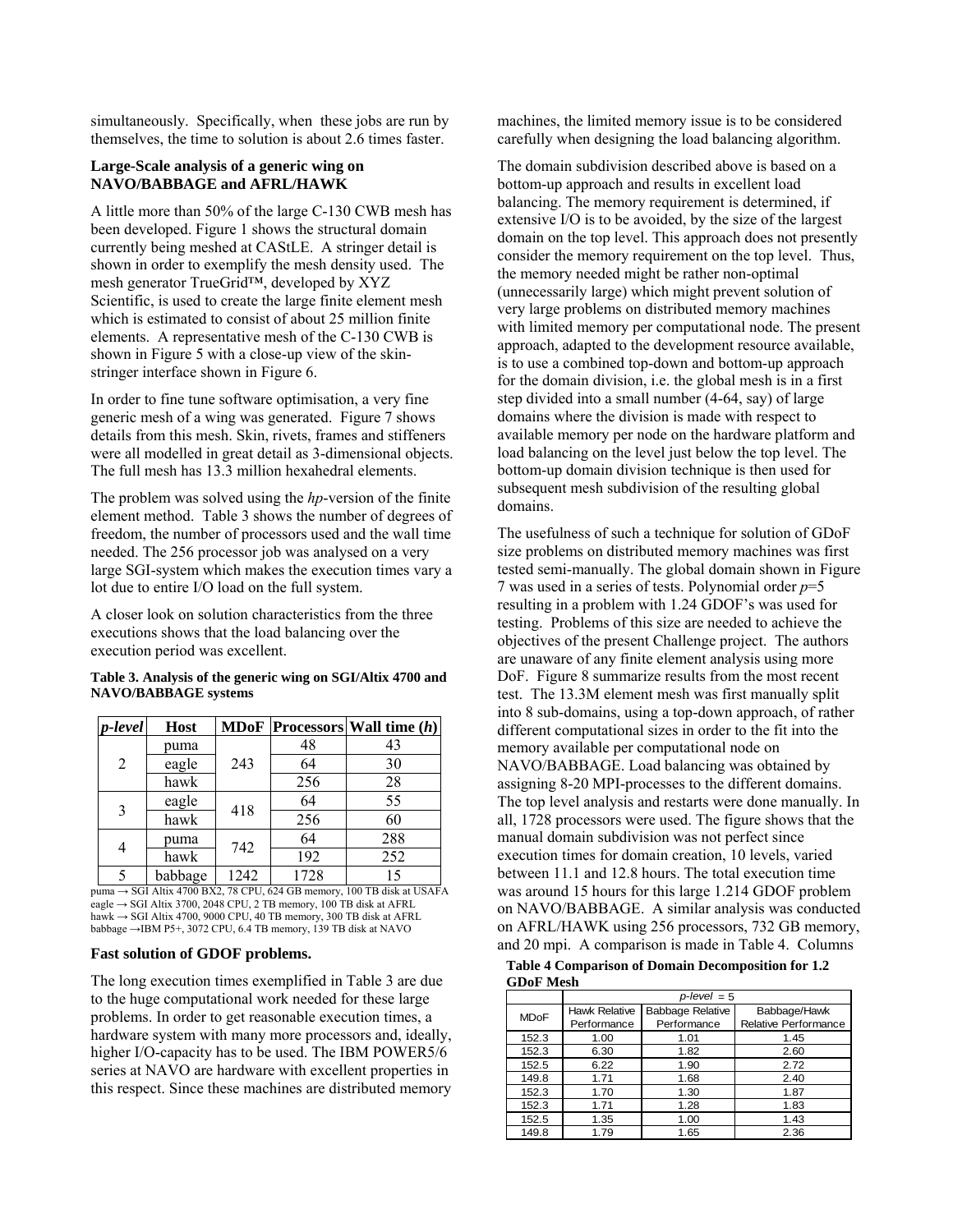two and three show the relative performance on the given system. The last column shows a comparison of the fastest job, which was on AFRL/HAWK, to jobs on both AFRL/HAWK and NAVO/BABBAGE. In other words, the NAVO/BABBAGE jobs are 1.43 to 2.72 times slower than the fastest job on AFRL/HAWK in the domain decomposition phase of the solution.

The top-down, bottom-up approach is presently being implemented together with MPI-2 functionalities for improved I/O performance. With these software improvements and using faster hardware, IBM/POWER6, the turnaround time will decrease significantly.

The I/O performance on NAVO/BABBAGE was measured by Sameer Shende and David Cronk using the TAU Performance System.<sup>5</sup> An aircraft stiffened shell mesh with 133 MDoF was analyzed using 1,024 cores and 16 MPI ranks in 9 hours wall time. They observed that I/O operations on rank 0 of each node took over two hours longer than the I/O operations on the other ranks.<sup>5</sup> The two hours on rank 0 was spent in an assembler subroutine. Since the time of the measurement, the assembler has been rewritten and assembly time will be reduced by at least a factor of 10. Thus, a time to solution savings of 22% (2 hrs / 9 hrs) can be realized. In addition, the mean peak write and read bandwith was 4.7 and  $4.2$  GB/s; respectively.<sup>5</sup> The peak write bandwidth achieved was  $5.62$  GB/s.<sup>5</sup> Not until now has the I/O performance of STRIPE been observed to such detail.

# **3. Error Estimation**

We employ an *hp*-version of the finite element method in order to estimate the errors in any quantity of interest. Hence, very accurate solutions are derived by using properly designed meshes and increasing the number of degrees of freedom per element (i.e. the order *p* of the basis functions in the finite element approximation). The number of degrees of freedom needed in order to obtain a solution of high accuracy depends on the mathematical properties of the exact solution, *u*. The solutions sought do in all practical cases exhibit singularities at geometrical edges, vertices and at faces where material data changes abruptly. The solution can in the neighborhood of such a singularity be expressed as  $u_{local} = K \cdot r^{\lambda} \cdot f(\theta)$  where *r* is the distance to the edge/vertex/material interface and  $\theta$  a polar angle. *K* is a complex valued stress intensity function which varies along edges.The complex scalar, or function in case of edges and for non uniform material data, *λ* and the function *f* depend on local data at the edge/vertex, that is local material properties, boundary conditions and geometry. The intensity function *K* depends on global data of the problem.

For reliable solution of the equations approximate knowledge of  $(f, \lambda)$  is of primary importance since,

- the regularity of the exact solution  $u$  is determined by  $(f, \lambda)$  and hence the approximation properties of the numerical solution scheme used to derive approximate solutions
- for calculation of stress functions which are important engineering parameters in fatigue and damage tolerant design

We are interested in displacement approximations  $\bar{u}$ , stress approximations  $\bar{\sigma}$ , and stress intensity function approximations  $\overline{K}$ , at points  $(x, y, z)$  to the exact mathematical values  $u$ ,  $\sigma$ ,  $K$  such that

$$
|(u(x) - \bar{u}(x))/u(x)| \le \varepsilon_1 \tag{5}
$$

$$
|(\sigma(x) - \bar{\sigma}(x))/\sigma(x)| \le \varepsilon_2 \tag{6}
$$

$$
|(K(x) - \overline{K}(x))/K(x)| \le \varepsilon_3 \tag{7}
$$

 $|\blacksquare|$  denote the infinity norm, that is point wise values at  $(x, y, z)$  and  $\varepsilon_i$  denote tolerances.

Relative errors of the order 0.01 to 0.001 are rather easy to obtain at any point (*x*) when the *hp*-version of the finite element method (FEM) is employed. The approach used to derive accurate solutions with control of the error in the solution is the following

- Use mesh generation principles which are based on *á priori* known properties of the exact mathematical solution near geometrical edges/vertices/material interfaces which, in linear cases, leads to an exponentially decreasing error with increasing number of degrees of freedom, *N*
- Use hierarchical properties of the basis functions for fast calculation of element stiffness matrices and residuals to be used large in scale
- Use advanced post-treatment for accurate extraction of solution data like stress intensity factors, *K* etc.

In Figure 9, the relative percent error in the Von Mises stresses in the vicinity of the crack tip using  $p = 2$  and  $p = 4$  are shown. The error is quite large,  $\pm 20\%$ , which has safety implications since the  $p = 4$  solution gives higher stresses indicating a lower residual strength. Error estimation with this level of fidelity is not usually obtained using traditional *h*-version finite element analysis.

The software used for large scale analysis can only consider finite elements of solid type, brick and wedge type of elements.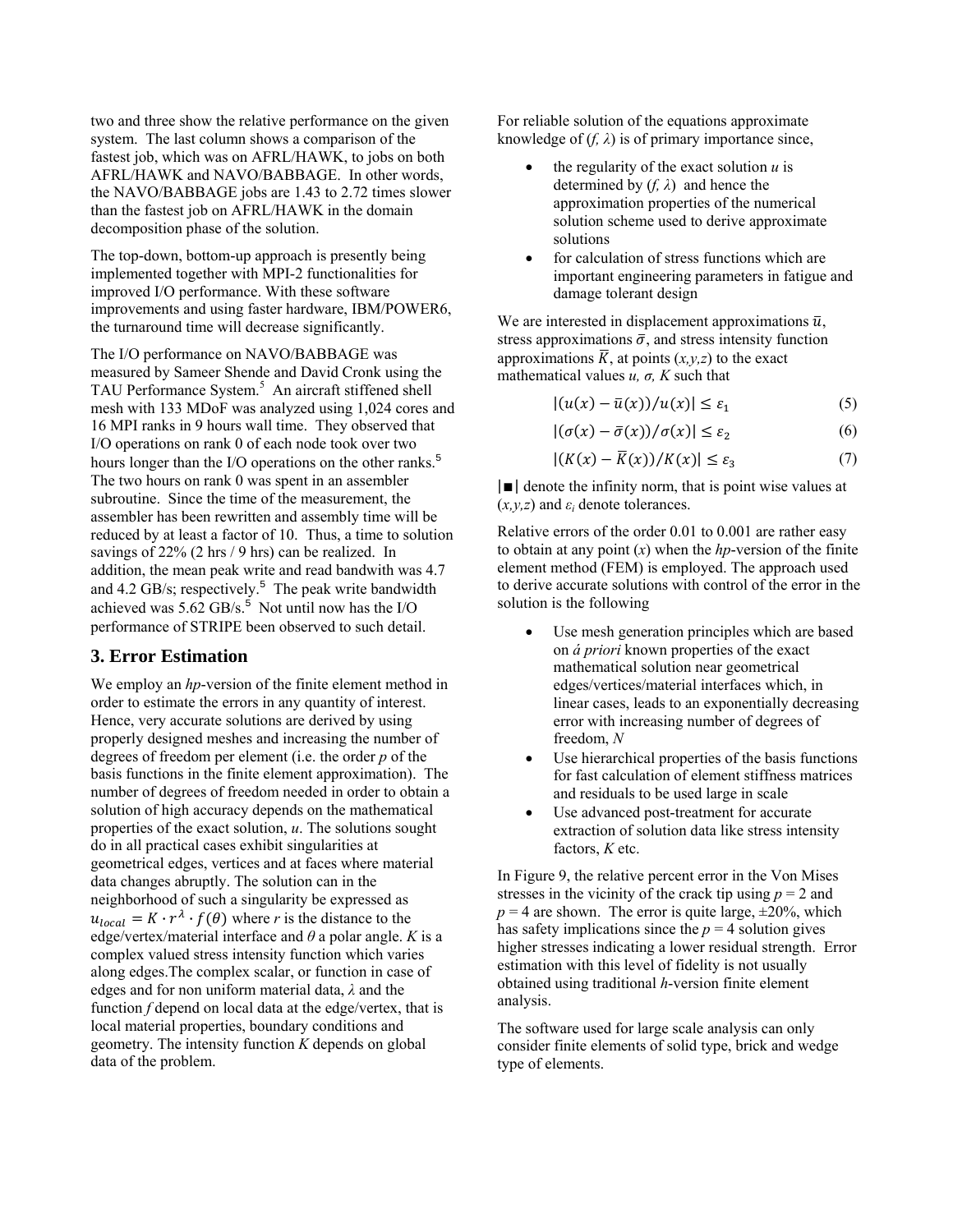For each of the three element types considered, a local coordinate system  $(\xi, \eta, \zeta)$  may be assigned and topological entities as corners, edges and faces defined. The corresponding element basis functions are denoted corner, edge, face and internal basis functions, respectively. Table 5 shows the number of basis functions as function of the polynomial order *p* used.

#### **Table 5 Number of vertex, edge, face, and internal basis function for** *p***-type finite elements available**

| Element        | $n_{v}$ | $n_{c}$                                  |                                                       |                              |
|----------------|---------|------------------------------------------|-------------------------------------------------------|------------------------------|
| <b>Brick O</b> |         | 8 $12(p-1), p \ge 2$ $6(p-1)^2, p \ge 2$ |                                                       | $(p-1)^3, p > 2$             |
| Brick O'       |         |                                          | 8 $12(p-1), p \ge 2$ $3(p-2)(p-3), p \ge 2$           | $(p-3)(p-4)(p-5)/6, p \ge 6$ |
| Wedge Q        |         | $9(p-1), p \ge 2$                        | $3(p-1)^2 p$<br>$\geq$ 2 + $(p-1)(p-2) p \geq 3$      | $(p-1)^2(p-2)/2, p \geq 3$   |
| Wedge Q'       |         | 6 9( $p-1$ ), $p \ge 2$                  | $3(p-2)(p-3)/2 p$<br>$\geq 4 + (p-1)(p-2)$ $p \geq 3$ | $(p-2)(p-3)(p-4)/6, p \ge 5$ |
| Simplex        |         | 4 $6(p-1)$ , $p \ge 2$                   | $2(p-1)(p-2)$ , $p > 3$                               | $(p-1)(p-2)(p-3)/6, p \ge 4$ |

The number of nodes in a Q'-type brick element is for example 20, 50, 105, and 192 for polynomial orders  $p=2$ , 4, 6 and 8, respectively. The solutions described are all obtained with Q' type of finite elements. Q-type elements often show better approximation properties and scalability than Q'-type elements. The draw back with Q-elements is that the number of degrees of freedom increases very fast with *p* so for big meshes only a few solutions are affordable, hence making it difficult to estimate the solution accuracy. Non-homogenous *p*-distributions can be assigned automatically via a self-adaptive scheme, or manually.

# **4. Summary**

The focus of the present paper is the development of advanced computational methods for reliable fatigue and residual strength analysis of bolted-riveted-bonded metallic structures. The main accomplishments were

- Created FE-meshes for majority of C-130 CWB
- Fast solver for solution of GDOF-problems with  $10^4$ to  $10<sup>5</sup>$  right hand sides
- Benchmarking on generic C-130 models with up to 1.2 GDoFs
	- o GDoF problems require top-down, bottomup domain decomposition for solution



**Figure 1. C-130 CWB. Stringer shown exemplifies a** 

- Factors affecting time to solution
	- o Memory per CPU (AFRL/HAWK), Memory per node (NAVO/BABBAGE)
	- o I/O performance
	- o Constraints imposed by shared environment

## **Acknowledgements**

The authors wish to express their gratitude to the Materials Directorate, Air Force Research Laboratory, Wright Patterson AFB for sponsoring this work. We also gratefully acknowledge the support of Brent Anderson, AFRL/MSRC, John Skinner, NAVO/MSRC, and Steve Senator, USAFA/M&SRC in development of the computational platform. This work could not have been accomplished without the support of the DoD High Performance Computing Modernization Program.

### **Reference**

 $\overline{a}$ 

<sup>1</sup> Bateman, Geoffrey and Peter Christiansen, "C-130 Center Wing Fatigue Cracking -- A Risk Management Approach," Proc. of the 2005 USAF Aircraft Structural Integrity Program Conference, 29 Nov – 1 Dec 2005, Memphis, TN.

<sup>2</sup> Shoales, Gregory, Sandeep R. Shah, Justin W. Rausch, Molly R. Walters, Saravanan R. Arunachalam, and Matthew J. Hammond, "C-130 Center Wing Box Structural Teardown Analysis Final Report," USAFA-TR-2006-11.

<sup>3</sup> Snider, Lawrence H., Franklin L. Reeder, and William Dirkin, "Residual Strength and Crack Propagation Tests on C-130 Airplane Center Wings With Service-Imposed Fatigue Damage," NASA\_CR-2075, 1972.

4 Andersen, Brent, Personal Communication, 13 Mar 08. <sup>5</sup> Shende, Sameer, Allen Malony, Alan Morris and David Cronk, "Observing Parallel Phase and I/O Performance Using TAU," 2008 High Performance Computing Modernization Office User Group Conference, Seattle, WA, 13-18 July 2008.



**characteristic mesh density characteristic mesh density characteristic mesh density** *Figure 2.* **Schematic of splitting scheme in a 2D setting and <br>
<b>Figure 2.** Schematic of splitting scheme in a 2D setting and <br> **Fi in case stress intensity factor calculation for the case with unknown contact surfaces**